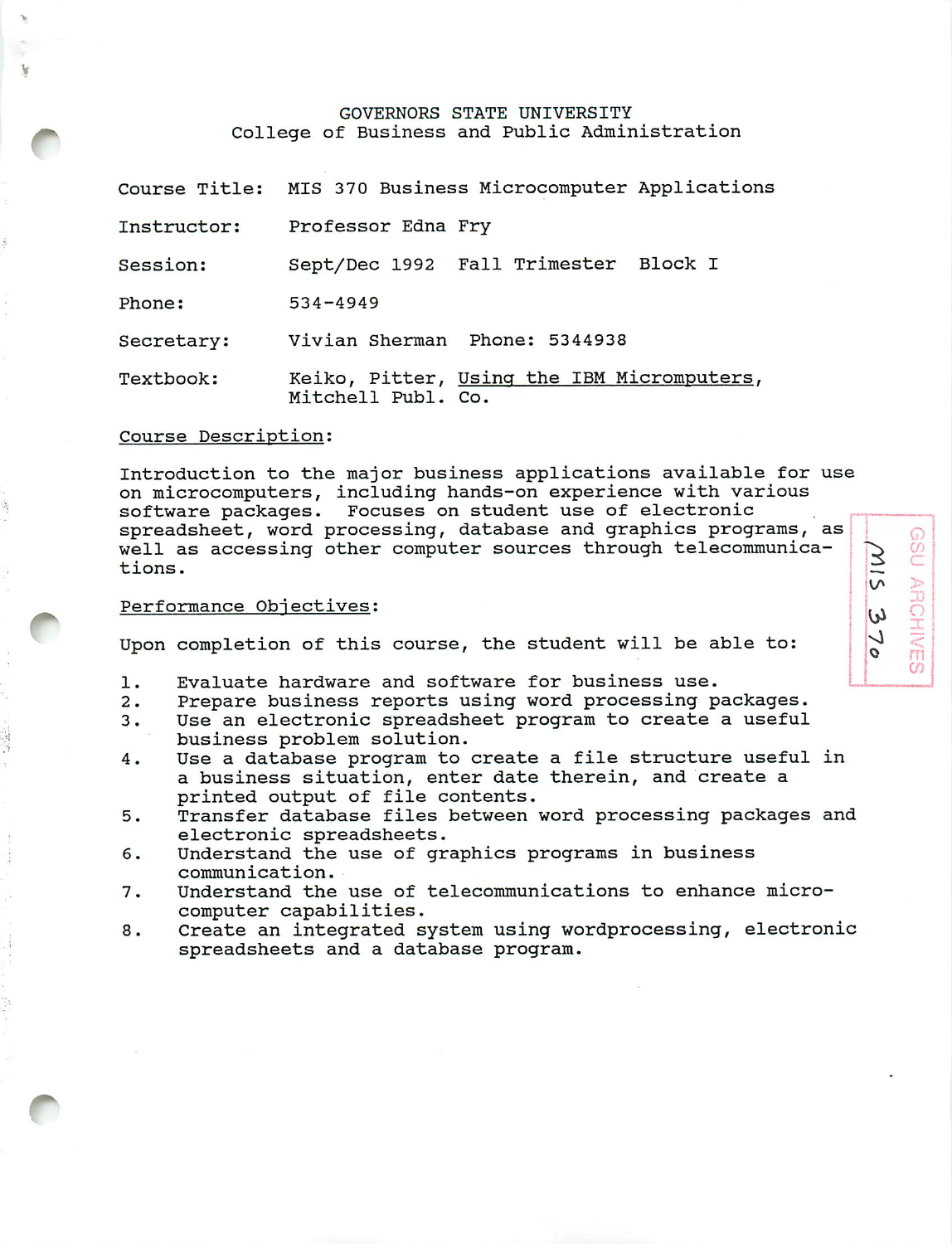## Course Policies;

χ

ii<br>i

Å

Ť ÷

ž,

- 1. Assignments must be on time and complete. Late assignments will not be accepted.
- 2. Examinations must be taken when announced except for valid reasons.
- 3. All assignments and examinations requiring written responses are to be free of grammatical errors, such as spelling, sentence run-on, fragmentation and subject-verb disagreement. Written responses should contain no faulty logic, unclear thoughts or awkward structure.
- 4. All homework is to be neatly organized and identified properly (or it will not be graded!).
- 5. Class attendance is required.

Student Evaluation;

| <b>Test 1</b> | 100 pt. |
|---------------|---------|
| Homework      | 200 pt. |
| Application   | 200 pt. |
| Total         | 500 pt. |

 $450 - 500 = A$  $400 - 449 = B$  $350 - 399 = C$  $300-349 = D$ <br>Below F **Below**